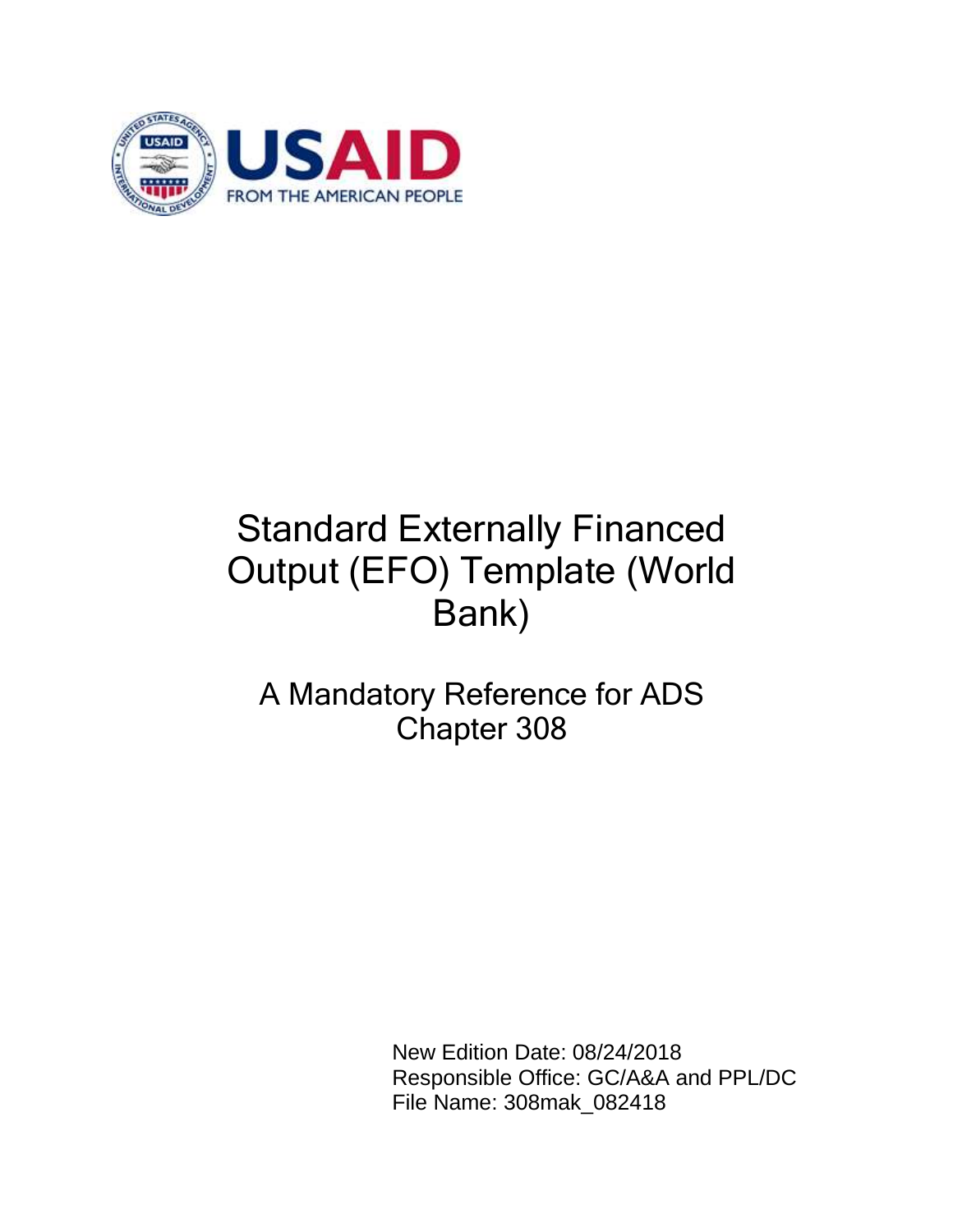

 $XXX_{-}$ , 2018

[Project Director/Manager] [Organization] [Address]

Subject: [Name of Project] USAID Agreement No. AID-XXX World Bank Externally Funded Output (EFO) no. XXX

Dear [ ]:

Under the authority contained in the Foreign Assistance Act of 1961, as amended, the U.S. Agency for International Development (USAID) hereby provides to the World Bank (the "Bank") up to US \$[ ] to provide support for a program of [Project Objective/Description] in [Country of Project], as provided in Attachment 1 (the Schedule) and described in Annex 2 (Description of the Externally Financed Output Agreement) (together with this cover letter referred to hereinafter as the "Agreement").

This Agreement is effective and obligation is made as of the date of this letter and will apply to expenditures made by the Bank in furtherance of program objectives during the period beginning with the effective date and ending [ ].

This Agreement is made to the Recipient on condition that the funds are administered in accordance with the terms and conditions as set forth in Attachment 1 (the Schedule), Attachment 2 (the Standard Provisions), Annex 1 (the Externally Funded Output ("EFO") Agreement and Annex 2 (Description of the EFO), all of which have been agreed to by your organization.

Please sign the original and all enclosed copies of this letter to acknowledge your receipt of the Agreement, and return the original and all but one copy to me. This Agreement shall become effective as of the date of the last signature.

Sincerely yours,

 $\overline{\phantom{a}}$  , where  $\overline{\phantom{a}}$  , where  $\overline{\phantom{a}}$  , where  $\overline{\phantom{a}}$ Agreement Officer [USAID]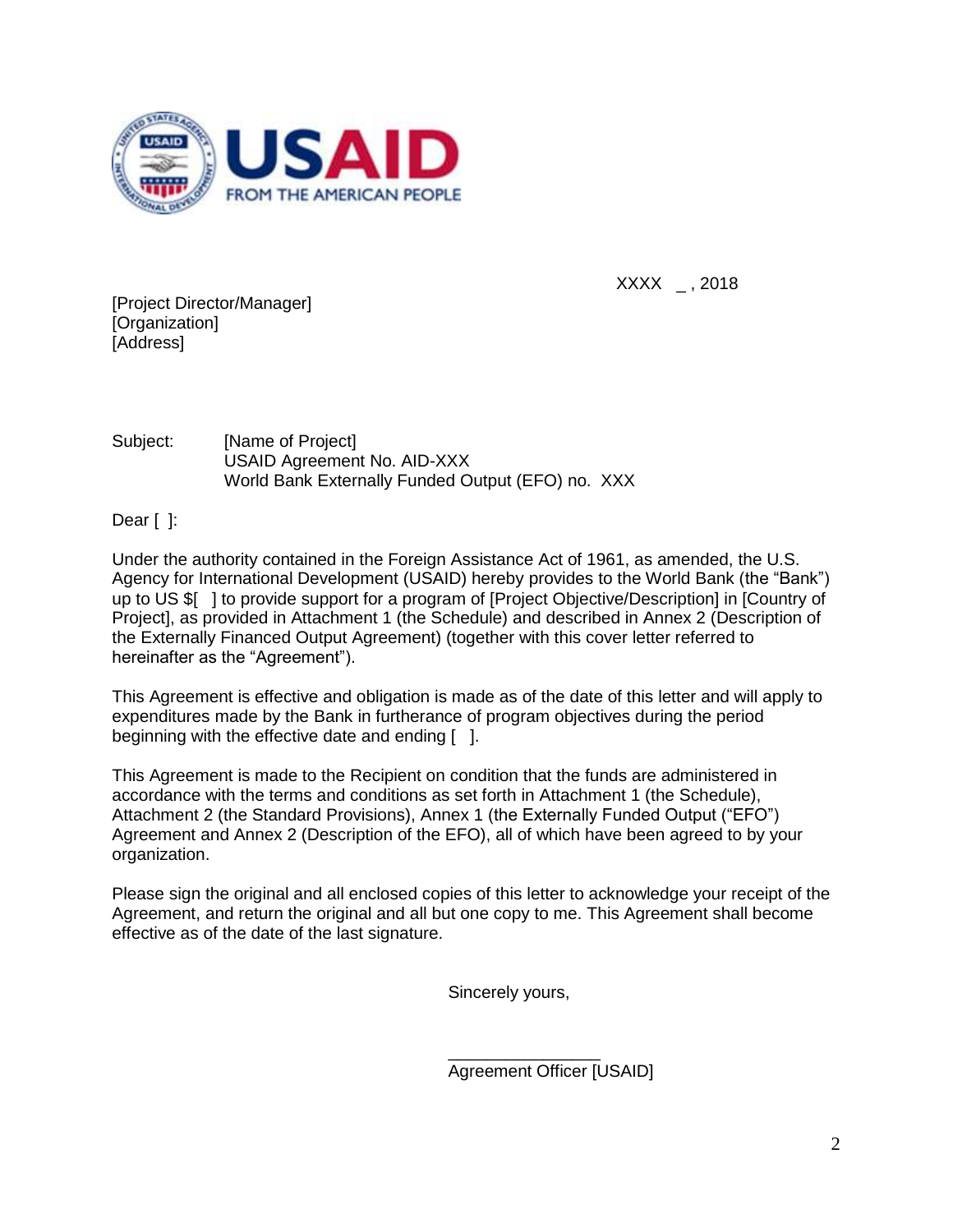ACCEPTED AND AGREED:

# **[World Bank]**

BY: \_\_\_\_\_\_\_\_\_\_\_\_\_\_\_\_\_\_\_\_\_\_\_\_\_\_\_\_\_\_\_

TITLE: \_\_\_\_\_\_\_\_\_\_\_\_\_\_\_\_\_\_\_\_\_\_\_\_\_\_\_\_\_\_\_

DATE: \_\_\_\_\_\_\_\_\_\_\_\_\_\_\_\_\_\_\_\_\_\_\_\_\_\_\_\_\_\_\_

Attachments:

- 1. Schedule
- 2. Standard Provisions

Annexes:

- 1. Externally Funded Output ("EFO") Agreement
- 2. Description of EFO

# USAID FISCAL DATA

For Mission Actions:

- 1. Appropriation:
- 2. BFY Fund:
- 3. Requisition No.:
- 4. Program Area:
- 5. Total Obligated Amount: \$<br>6. Total Estimated Amount: \$
- 6. Total Estimated Amount:
- 7. Cost Sharing Amount:
- 8. Paying Office:
- 9. Org. ID:
- 10. DUNS No.:
- 11. LOC Number: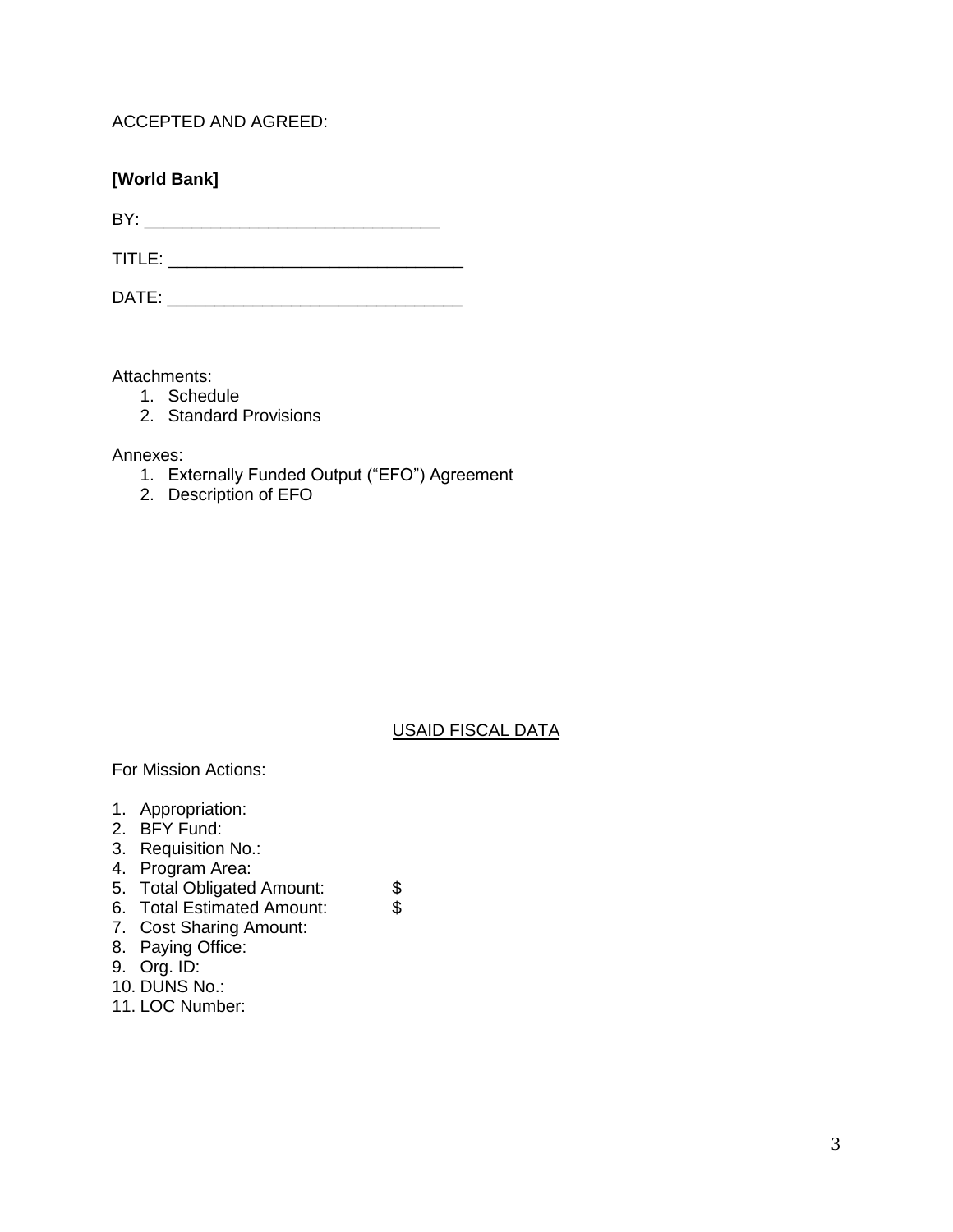# **Attachment 1: Schedule**

#### A. Purpose of the Agreement

The purpose of this Agreement is to [Project Description/Objective] in [Country of Project] as more specifically described in Annex 2 (Description of the EFO) of this Agreement.

#### B. Period of the Agreement

The effective date and expiration date of this Agreement are as stated in the cover letter.

#### C. Amount of the Agreement and Payment

USAID hereby obligates the amount of \$[ ] for purposes of this Agreement. USAID shall not be liable for reimbursing the Bank for any amount in excess of the obligated amount.

The Bank will provide deliverables under this Agreement as set out in Annex 2, and payment of the Agreement by USAID will correspond to submission of these deliverables, as provided in Annex 2.

A request for payment on Form SF-270 shall be provided with each deliverable, indicating that it is a request for reimbursement for the agreed costs of the relevant deliverable.

In the event the time prescribed herein should prove insufficient for the Bank to provide any deliverable or to complete the Agreement, the Agreement Officer may provide such extension as may be deemed advisable, upon the execution of an amendment to this Agreement. All requests for extension must be received in writing at least 10 days prior to the relevant date.

# D. Reporting and Evaluation

The Bank agrees to furnish USAID the reports set out in Annex 2 concerning the outputs of the account supported by this Agreement. The final completion report will confirm that the funds received under this Agreement were applied to the EFO described.

The Bank confirms that this award will be administered according to its financial regulations. The receipts, expenditure and fund balance will be recorded in the accounts of the Bank, and will be subject to an independent audit in accordance with the Bank's standard audit procedures.

The Bank must prepare and submit 2 copies of the final report required by this Agreement to the USAID Development Experience Clearinghouse. E-Mail all documents to docsubmit@usaid.org. If you wish to mail the documents, you may do so to:

> USAID Development Experience Clearinghouse M/CIO/ITSD/KM Ronald Reagan Building M. 01 U.S. Agency for International Development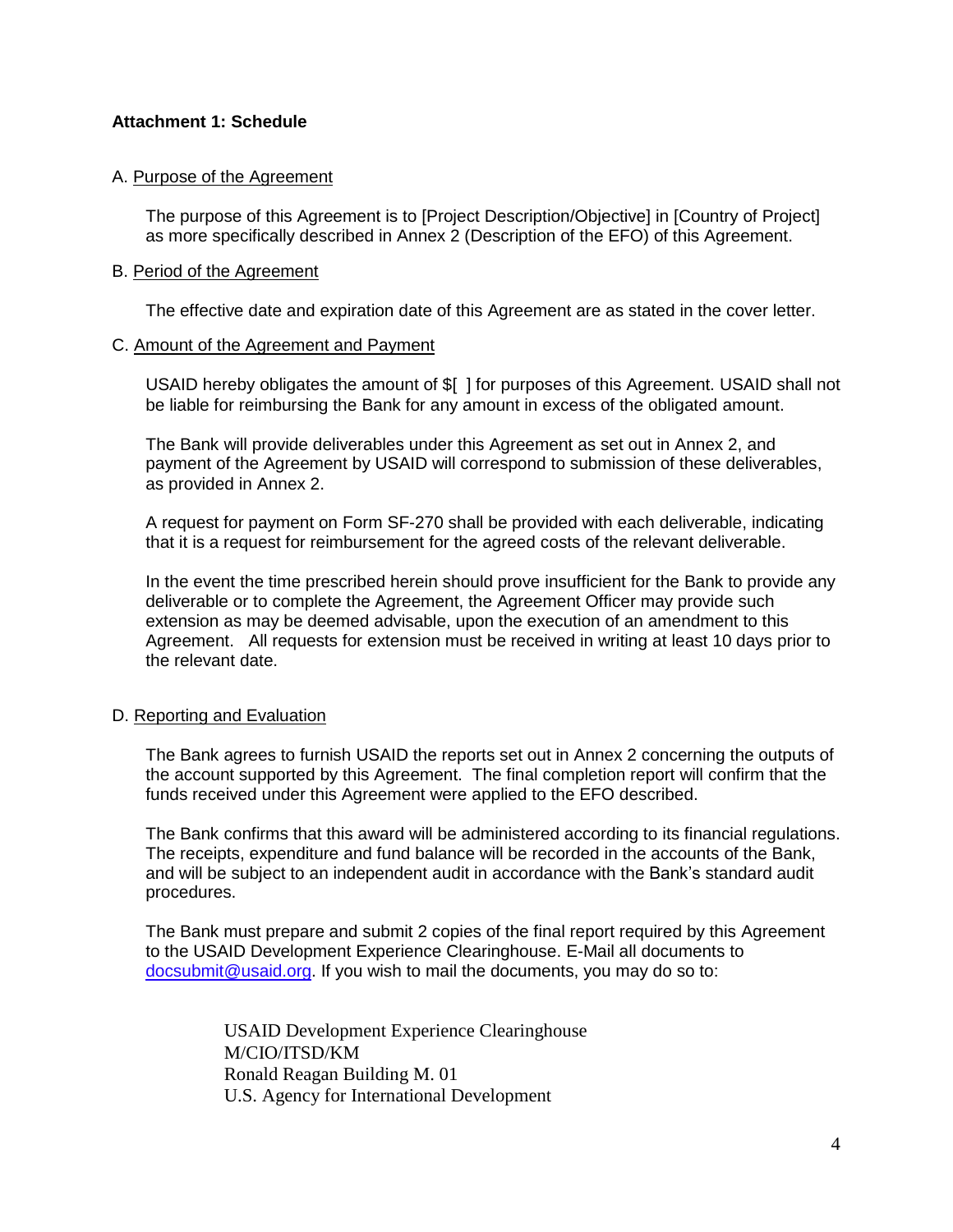# Washington, D.C. 20523

E. Points of Contact

USAID's technical representative for this Agreement is:

[Name] [Position] [Address] [Email address] Phone: [ ] Fax: [ ]

USAID's financial management representative for this Agreement is:

[Name] [Position] [Address] [Email address] Phone: [ ] Fax: [ ]

The Bank's representative for this Agreement is:

[Name] [Position] [Address] [Email address] Phone: [ ] Fax: [ ]

# F. Special Provision

1. The USAID Geographic Code for this award is 935.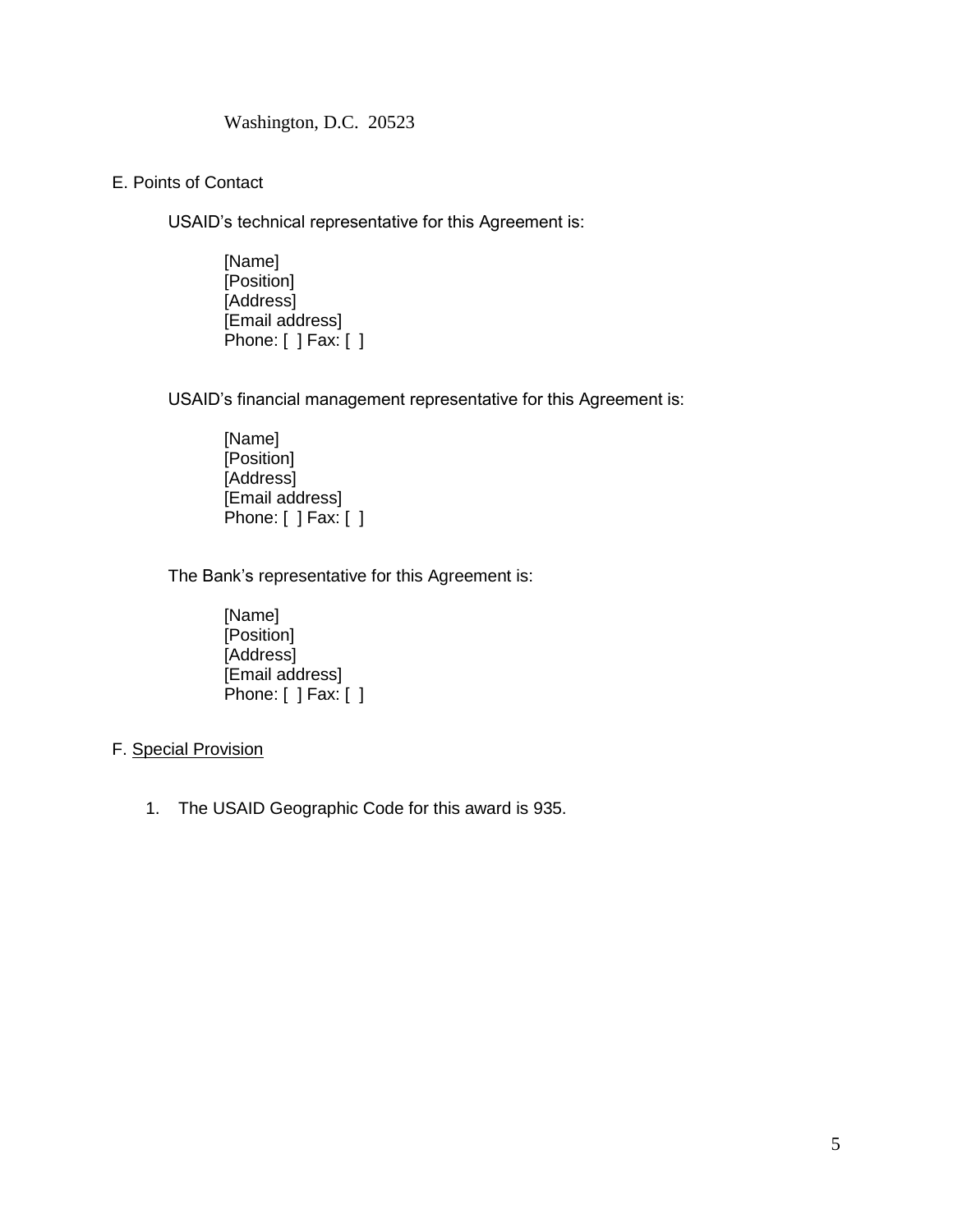# **Attachment 2: Standard Provisions**

# **1. Amendment (August 2018)**

The parties may amend the Agreement by mutual agreement, by formal modifications to the Agreement, or by means of an exchange of letters between the Agreement Officer and the Bank's authorized representative.

# **2. Nonliability (August 2018)**

USAID does not assume liability for any third party claims for damages arising out of the Agreement.

#### **3. Notices (August 2018)**

Any notice given by USAID or the Bank will be sufficient only if in writing and delivered in person, mailed, or transmitted electronically by e-mail or fax. Notices to USAID should be sent to the Agreement Officer at the address specified in the Agreement and to any designee specified in the Agreement. Notices to the Bank should be sent to the Bank's address shown in the Agreement or to such other address designated in the Agreement.

Notices will be effective when delivered in accordance with this provision, or on the effective date of the notice, whichever is later.

#### **4. Audit and Records (August 2018)**

2. It is understood that financial records, including documentation to support entries on accounting records and to substantiate charges against the Agreement, will be maintained in accordance with the Bank's usual accounting procedures, and will be subject to an independent audit in accordance with the Bank's standard audit procedures. The Bank must maintain such financial records for at least three years after the Bank's final disbursement of funds under the Agreement. The recipient agrees to furnish copies of its independent audit reports to USAID along with other related information, as may be reasonably requested by USAID with respect to questions or findings arising from the audit report.

#### **5. Agreement Budget Limitations and Revisions (August 2018)**

- **a.** The approved Agreement Budget is the financial expression of the Bank's program as approved during the award process. USAID is not obligated to reimburse the Bank for any costs incurred in excess of the total amount obligated under the Agreement.
- **b.** The Bank must immediately request approval from the Agreement Officer when there is reason to believe that, within the next 30 calendar days, a revision of the approved Agreement Budget will be necessary for any of the following reasons:
	- **(1)** To change the scope or the objectives of the program or to add any new activity.
	- **(2)** Additional funding is needed.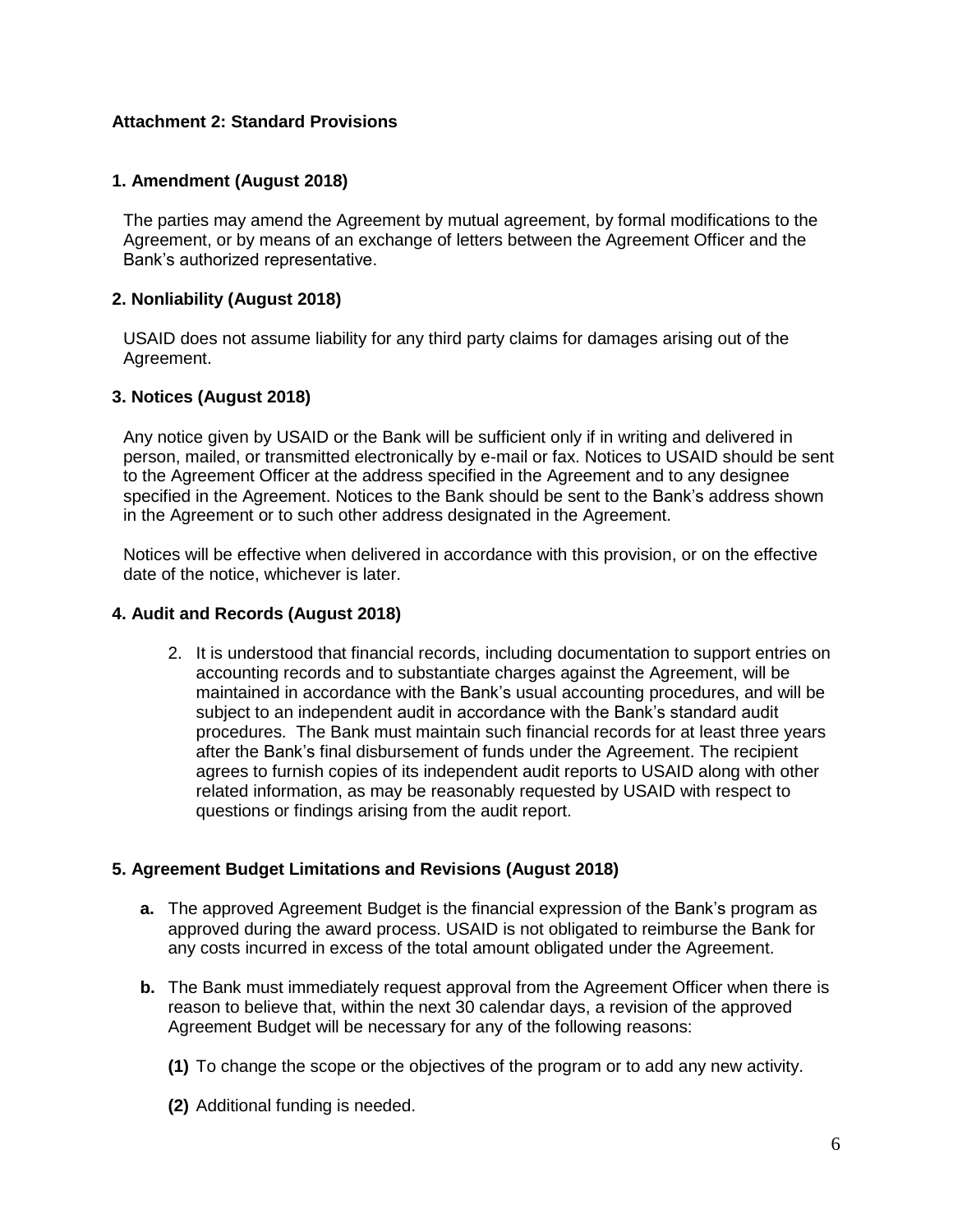- **(3)** The Bank expects the amount of USAID authorized funds to exceed its needs by more than \$20,000 or ten percent (10%) of the Agreement, whichever is greater.
- **c.** The Bank will not be obligated to continue performance under the Agreement (including actions under the "Termination Procedures" provision) or otherwise to incur costs in excess of the amount obligated under the Agreement, unless and until the Agreement Officer notifies the Bank in writing that the obligated amount has been increased and specifies the new total amount authorized under the Agreement.

#### **6. Termination Procedures (August 2018)**

The Agreement may be terminated by either party, in whole or in part, at any time with 90 days written notice of termination. After receiving a termination notice from the Agreement Officer, the Bank must take immediate action to cease all expenditures financed by the Agreement and to cancel all unliquidated obligations if possible. The Bank may not enter into any additional obligations under the Agreement after receiving the notice of termination, other than those reasonably necessary to effect the close out of the Agreement. Except as provided below, no further reimbursement will be made after the effective date of termination. As soon as possible, but in any event no later than 120 days after the effective date of termination, the Bank must repay to USAID all unexpended USAID funds that are not otherwise obligated by a legally binding transaction applicable to the Agreement. If the funds paid by USAID to the Bank before the effective date of termination are not sufficient to cover the Bank's obligations under a legally binding transaction, then the Bank may submit a written claim for such amount to USAID within 120 days after the effective date of termination. The Agreement Officer will determine the amount(s) to be paid by USAID to the Bank under the claim in accordance with the "Allowable Costs" provision of the Agreement.

#### **7. Financial Management, Procurement, and Evaluation (WB/IDA (August 2018))**

To the extent not inconsistent with other provisions of the Agreement, USAID and the Bank understand that funds made available to the Bank must be administered in accordance with the Bank's own financial rules and regulations, and that the Bank will follow its own policies and procedures including its procurement and evaluation policies and procedures.

#### **8. Dispute Resolution (August 2018)**

USAID and the Bank will use their best efforts to amicably settle any dispute, controversy, or claim that results from, or relates to, the Agreement.

#### **9. Title to and Disposition of Property (WB/IDA (August 2018))**

Ownership of equipment, supplies, and other property purchased with funds under the Agreement will vest in the Bank during the life of the Agreement. Disposition of excess property financed under the Agreement will be made in in accordance with the Bank's policies and procedures.

# **10. WB/IDA Disability Policy (August 2018)**

The Bank has an established practice of not discriminating against persons with disabilities in the implementation of Bank activities and hiring of World Bank staff. Consistent with its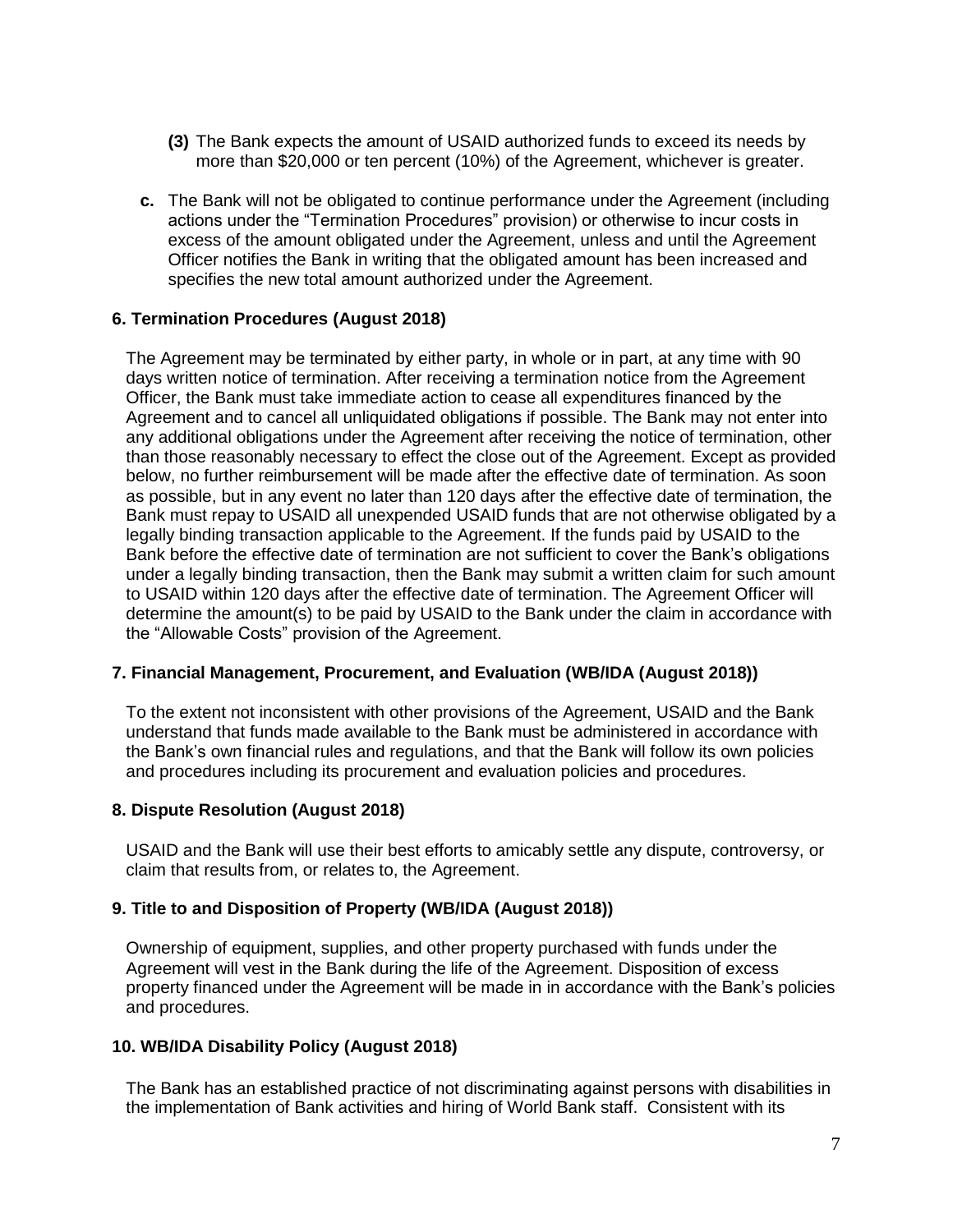policies, procedures, and guidelines and depending on the scope of the activities, the Bank commits to include men and women with disabilities and benefit children with disabilities in the award activities.

# **11. Terrorist Financing (August 2018)**

Recognizing the obligations of the United States and other member countries under various United Nations Security Council Resolutions to take measures to prevent financing of terrorists, the Bank undertakes to use reasonable efforts, consistent with the agreement establishing the Bank and its own policies, including those pertaining to combating financing for terrorists, to ensure that the funds provided under the Agreement are used for their intended purposes and are not diverted to terrorists or their agents.

To the extent the Bank uses the funding provided by USAID under the Agreement for the purpose of providing funding to other entities, the Bank will include a provision in each such sub-agreement/subcontract that the entity:

- **a.** Will not use the proceeds of the award or contract for the purpose of any payment to persons or entities, or for the import of goods, if such payment or import, to the Bank's knowledge or belief, is prohibited by a decision of the United Nations Security Council taken under **Chapter VII of the Charter of the United Nations [\(http://www.un.org/en/sections/un-charter/chapter-vii/\)](http://www.un.org/en/sections/un-charter/chapter-vii/),** including under **S/RES/1373(2001) [\(http://www.un.org/en/sc/ctc/specialmeetings/2012/docs/United Nations](http://www.un.org/en/sc/ctc/specialmeetings/2012/docs/United%20Nations%20Security%20Council%20Resolution%201373%20(2001).pdf)  [Security Council Resolution 1373 \(2001\).pdf\)](http://www.un.org/en/sc/ctc/specialmeetings/2012/docs/United%20Nations%20Security%20Council%20Resolution%201373%20(2001).pdf))** and related resolutions, and
- **b.** Will include a corresponding provision in any sub-tier agreements that the entity enters into with other entities using USAID funding under this award.

# **12. Publications and Media Releases (August 2018)**

**a.** If the Bank intends to identify USAID's contribution to any publication, video, or other information/media product resulting from the award, the product must state that the views expressed by the author(s) do not necessarily reflect those of USAID. Acknowledgements must identify the sponsoring USAID Bureau/Independent Office or Mission and the U.S. Agency for International Development substantially as follows. "This [publication, video, or other information/media product (specify)] was made possible through support provided by the Office of The Sureau for Theorem 2015. Agency for International Development, under the terms of Award No.\_\_\_\_\_\_\_\_\_\_\_\_\_\_\_\_\_\_\_\_\_\_\_. The opinions expressed in this [publication, video, or other information/media product] are those of the author(s) and do not necessarily reflect the views of the U.S. Agency for International Development."

The Bank must provide USAID with one copy of all published works developed under the award and with lists of other written works produced under the Agreement or a link to the relevant website.

**b.** Except as otherwise provided in the terms and conditions of the Agreement, the author or the Bank is free to copyright any books, publications, or other copyrightable materials developed in the course of or under the Agreement, but USAID reserves a royalty-free,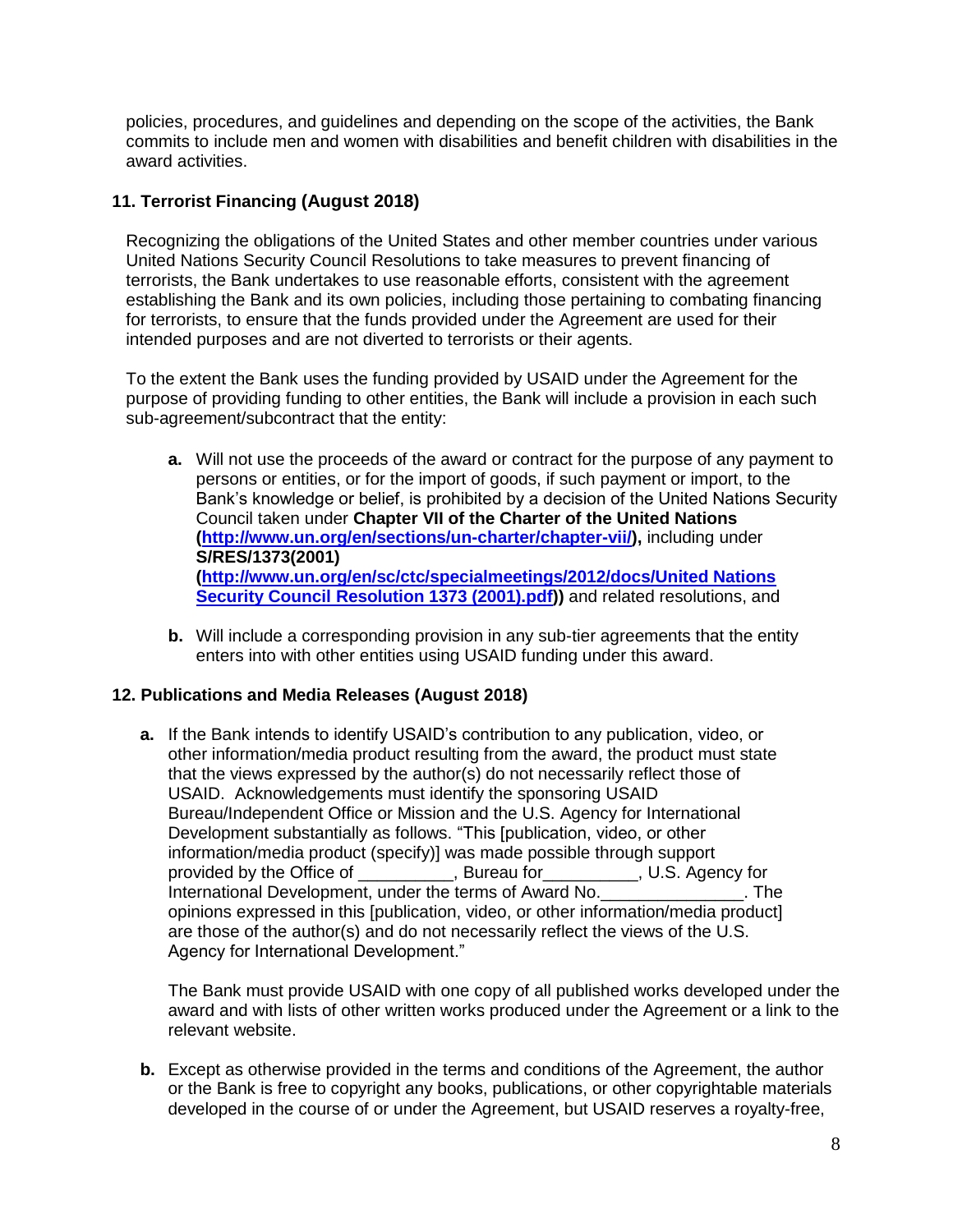nonexclusive, and irrevocable right to reproduce, publish, or otherwise use, and to authorize others to use, the work for U.S. Government purposes.

# **13. Reporting of Foreign Taxes (August 2018)**

The Bank is not subject to taxation of activities implemented under the Agreement based on its privileges and immunities as a public international organization (PIO). The funds provided under the Agreement may not be used to pay taxes.

# **14. Foreign Government Delegations to International Conferences (August 2018)**

Funds provided under the Agreement may not be used to finance the travel, per diem, hotel expenses, meals, conference fees, or other conference costs for any member of a foreign government's delegation to an international conference sponsored by a public international organization, unless approved by the Agreement Officer.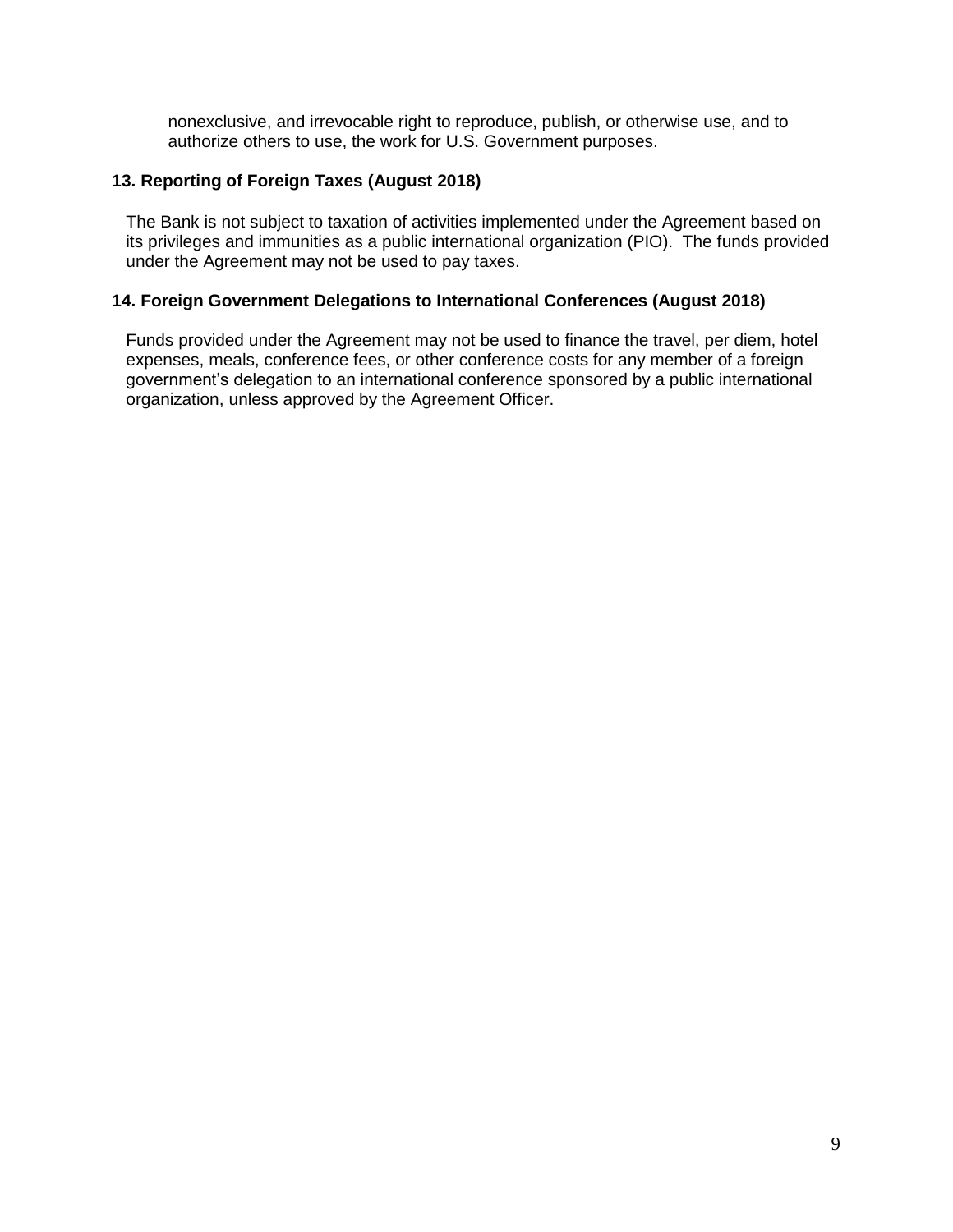Agreement by USAID to [Project Description/Objective] in [Country of Project] Externally Financed Output (the EFO)

**1.** We are pleased to acknowledge on behalf of the [Organization] (the Bank) the intention of USAID (the Contributor) to provide the sum of up to [ United States dollars] (US\$[ ]) (the Funds) to finance the [Project Description/Objective in [Country of Project] Externally Financed Output (the EFO), which forms part of the Bank's [Country/Sector/Project] work program. The Contributor may subsequently contribute additional funding support for the EFO, which shall be governed in all respects by the present EFO Agreement (this Agreement). The initial contribution and any subsequent funding from the Contributor shall be referred to as the EFO Funds in this Agreement.

**2.** The EFO Funds shall contribute to the preparation of output(s) and/or activities(s) as described in the Annex attached hereto (Description of the EFO). The Annex constitutes an integral part of this Agreement.

**3.** The EFO Funds shall be utilized by the Bank in accordance with the Bank's applicable policies and procedures, as the same may be amended from time to time, including its framework to prevent and combat fraud and corruption and its screening procedures to prevent the use of Bank resources to finance terrorist activity and their diversion to drug trafficking activities, in line with the Bank's obligations to give effect to the relevant decisions of the Security Council, taken under Chapter VII of the of Charter of the United Nations. The Contributor acknowledges that this provision does not create any obligations of the Bank under the anti-terrorist financing and asset control laws, regulations, rules and executive orders of an individual member country that may apply to the Contributor, nor shall it be deemed a waiver, express or implied, of any of the privileges and immunities of the Bank.

**4.** The Contributor will make payment(s) of the EFO Funds in accordance with the payment schedule as specified in Annex 2.

**5.** The Contributor will deposit the EFO Funds into the [Organization] bank account as the Bank Contact specifies in writing to the Contributor Contact.

**6.** When making such deposit, the Contributor shall instruct its bank to include in its payment details information (remittance advice) field of its SWIFT payment message, information indicating: the amount paid, that the payment is made by the Contributor for the "[Organization]- USAID EFO [Project Description/Objective] in [Country of Project]" (XXXXEFO Number to be provided by the Bank Contact)", and the date of the deposit. In addition, the Contributor shall provide a copy of the Contributor's deposit instruction to the Bank's Corporate Expense Services Division by e-mail sent to [rectrv@worldbank.org o](mailto:%20rectrv@worldbank.org)r by fax sent to USA (202) 614-1315.

**7.** It is expected that the EFO will be completed by [Completion Date] or by such later date as the Bank and the Contributor may agree upon in writing.

**8.** The offices responsible for coordination of all matters related to carrying out this Agreement and the EFO are set out in the Schedule of this Agreement.

**9.** The Bank shall have sole responsibility for the supervision and carrying out of the EFO and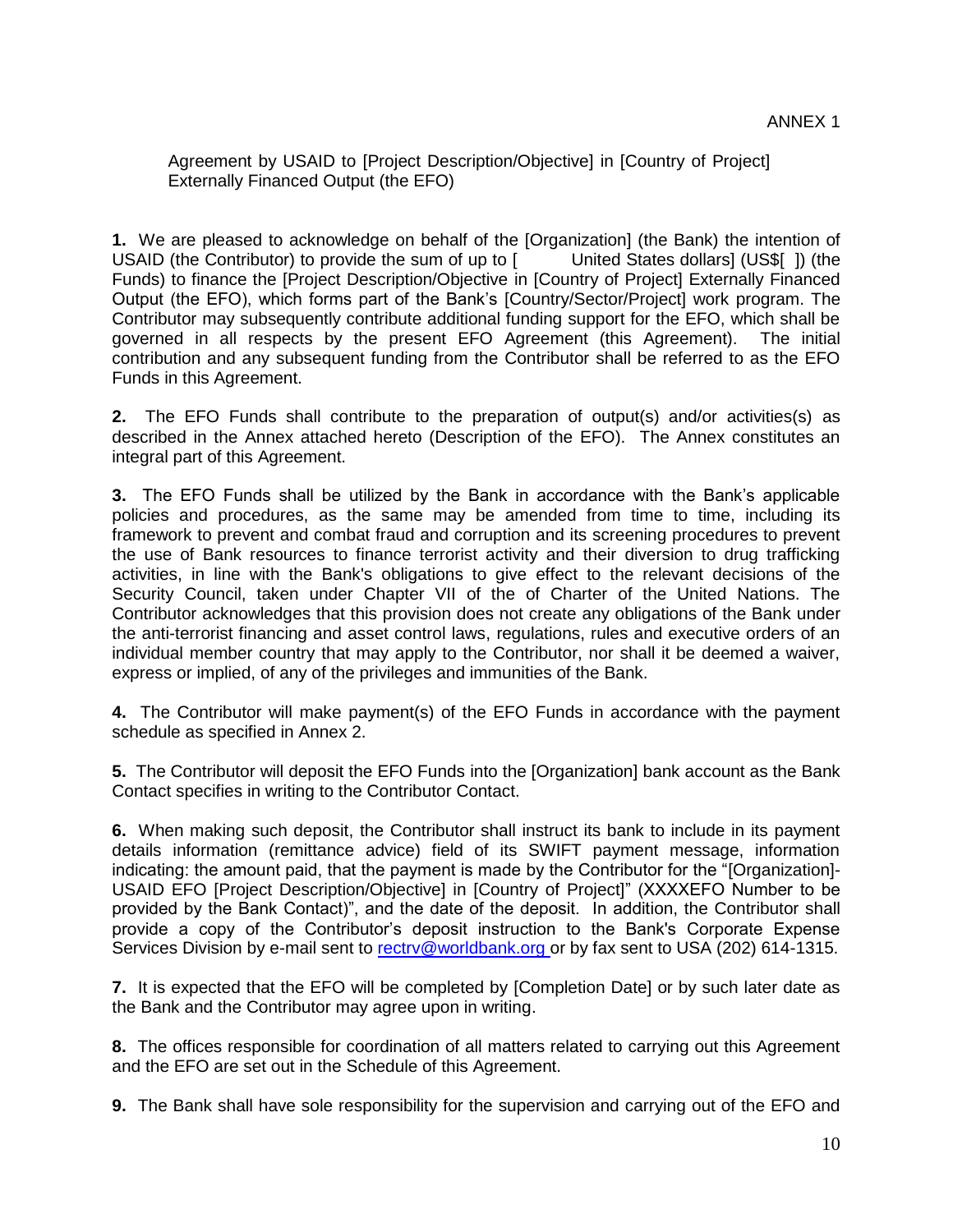shall deliver to the Contributor EFO progress and Completion reports as specified in Annex 2. In the event of any changes in the EFO, the Bank and the Contributor may agree to changes to the scope, content, and timing of the EFO and changes to the amount of the EFO Funds. Decisions on any such changes shall be documented by a revision of the Annex to this Agreement, duly signed and dated by the representatives of the Contributor and the Bank. The Contributor understands and agrees that the Bank will not provide any reporting on the EFO Funds provided under this Agreement beyond the standard EFO progress reports, will not maintain separate records and accounts for the EFO Funds, and will not have any further responsibility to the Contributor with respect to the EFO Funds otherwise than stated in this Agreement.

**10.** Where appropriate to do so in the opinion of the Bank, the Bank shall acknowledge the Contributor's contribution in any reference made by the Bank with respect to the EFO in publications, speeches, press releases or other similar materials.

**11.** The Bank shall be solely responsible for the adequacy and quality of the EFO, and payment will not be unreasonably withheld due to any assessment by the Contributor acting in good faith on the adequacy or quality of the EFO. In the event that the Bank determines or decides, for any reason whatsoever, that completion of the EFO is no longer justified within the Bank's work program priorities, or will be substantially delayed compared to the date specified in paragraph 7 above or as amended, other than in any case for causes beyond its reasonable control, the Bank shall refund to the Contributor an appropriate portion of the EFO Funds, as determined by the Bank in its sole discretion, acting in good faith, after taking into account any work that may have been already carried out.

**12.** The Contributor will not be responsible for the activities of any person employed by the Bank as a result of this Agreement, nor will the Contributor be liable for any costs incurred by the Bank in terminating the engagement of any such person.

**13.** Nothing in or related to this Agreement is intended to be or should be construed as a waiver of the privileges and immunities of the Bank or its officers and employees, which privileges and immunities are hereby specifically reserved as set forth in the Bank's Articles of Agreement and other applicable rules of international law.

**14.** The Contributor and the Bank shall use their best efforts to amicably settle any dispute, controversy, or claim arising out of or relating to this Agreement.

**15.** The Bank and the Contributor will disclose this Agreement and related information on the EFO in accordance with the World Bank's and Contributor's Policy on Access to Information.

**16.** The Contributor does not assume liability for any third party claims for damages arising out of this EFO.

**17.** This Agreement may be amended only by written agreement between the Bank and the Contributor.